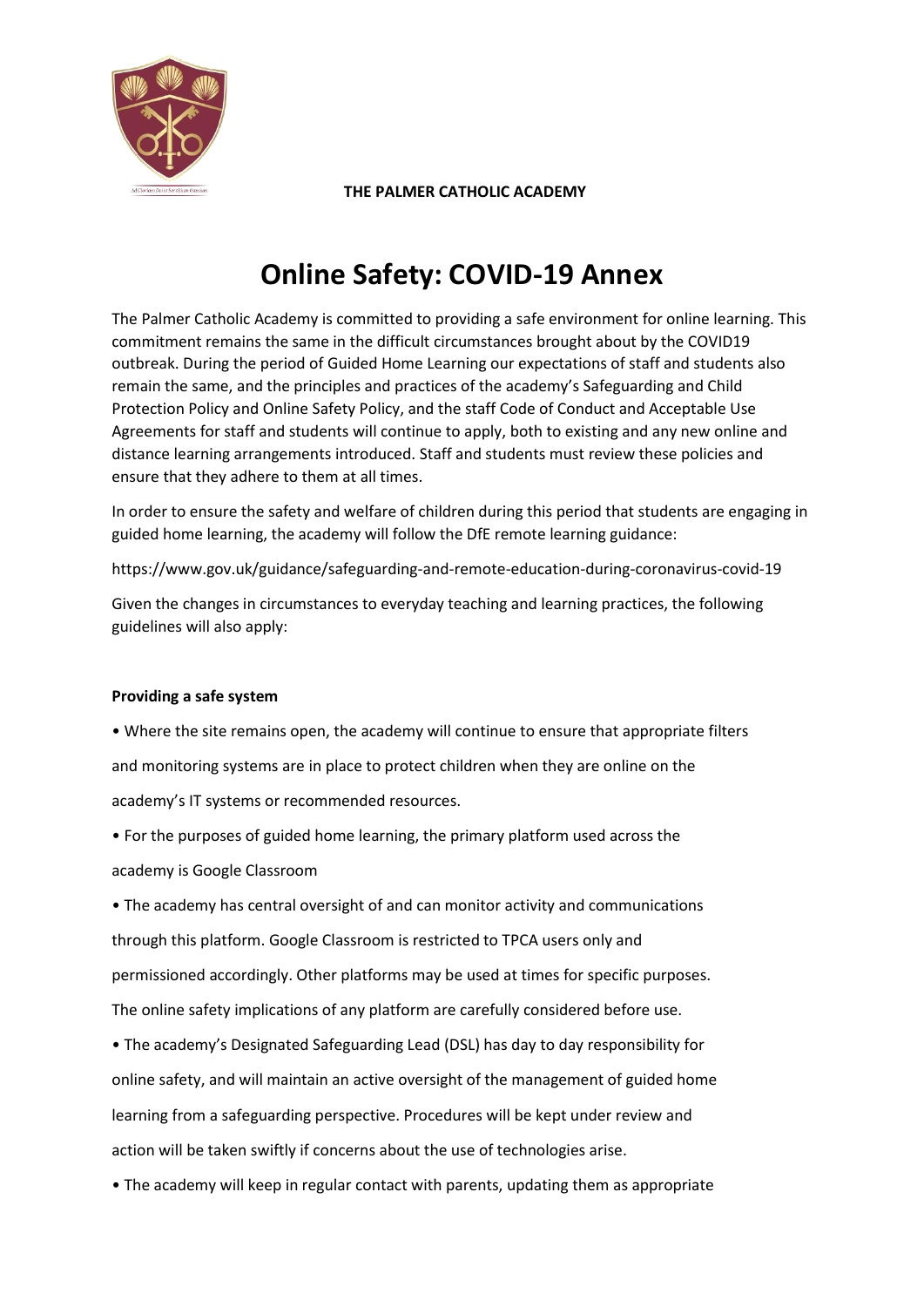

with information on how the academy is providing guided home learning, how they can keep their children safe online, and any new developments.

### **The Role of Parents**

• It is the responsibility of parents to ensure that students are monitored in their use of technology for guided home learning as they would ordinarily do when their children are using technology at home. Monitoring screen time is particularly important in the current circumstances

• While students are working from home they are connected to their home broadband so their traffic doesn't go through the TPCA firewall – parents will therefore need to ensure that age-appropriate filtering or safe search is enabled at home. Information on setting this up can be found at:

o https://www.saferinternet.org.uk/advice-centre/parents-and carers/parentalcontrolsoffered-your-home-internet-provider and here:

o https://www.internetmatters.org/parental-controls/

• Communication during online learning is between student and teacher: parents should communicate with academy/staff in the usual manner, via academy email or telephone during a period of guided home learning

• Social media, networking apps and gaming platforms are particularly popular at the moment. Parents are advised to be mindful of age restrictions and to oversee their child's social media activity

• The academy will update parents regularly on online safety matters. Parents are requested to heed the academy's advice and contact the academy if they have concerns or encounter risk online

## **Reporting an issue for parents:**

• Contact the DSL for any safeguarding or child protection or online safety

concern - cmayer@tpc.academy

• You can also report an incident to CEOP https://www.thinkuknow.co.uk/parents/Get help/Reporting-an-incident/ or Report Harmful Content https://reportharmfulcontent.com/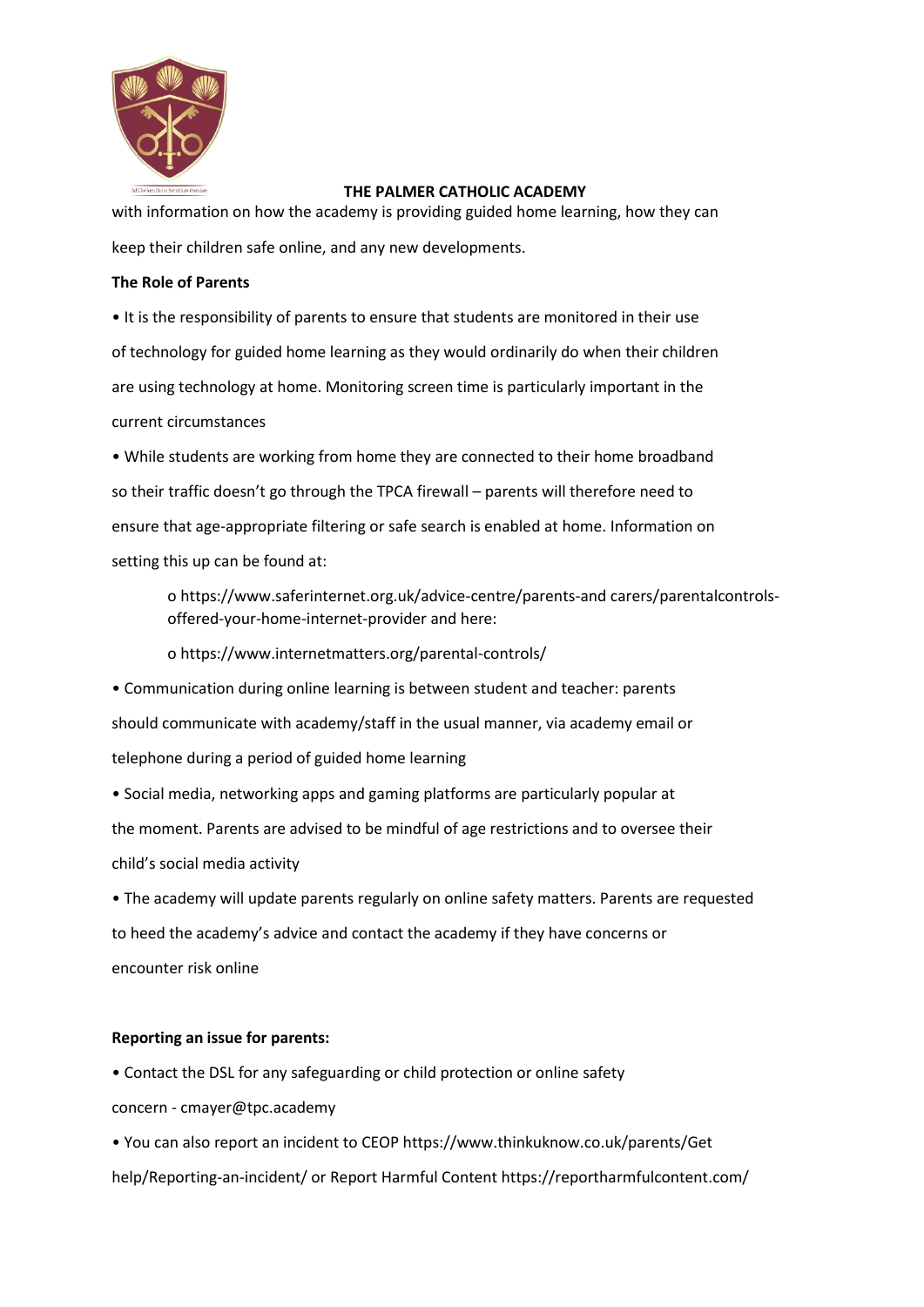

• Contact your child's tutor in the usual way for routine queries about guided home learning ∙ See the sources of support and advice below

### **Sources of support and advice**

UK Safer Internet Centre https://www.saferinternet.org.uk/ - includes a range of activities for children of different ages

CEOP / Thinkuknow https://www.thinkuknow.co.uk/ - includes a range of home activity packs National Online Safety https://nationalonlinesafety.com/ - Good guides for parents and staff Parent Info https://parentinfo.org/ - specifically aimed at parents

Internet Matters https://www.internetmatters.org/ - specifically aimed at parents Net Aware https://www.net-aware.org.uk/ - NSPCC's advice on online matters

## **Protocols for staff in relation to guided home learning:**

- Only use academy approved platforms; do not use social media in communicating with students
- Reinforce online safety messages regularly in your teaching
- Bear in mind the current circumstances and how they are affecting children and families when setting expectations of students
- Consider online safety when sharing resources vet websites and videos/apps/software carefully and bear in mind that the home environment will not have the same content filtering systems as at academy. If introducing new apps and resources, ensure these meet GDPR requirements. Contact your line manager or Business manager for further guidance
- If concerned about online safety/resources, check with Line Manager
- Ensure that passwords and secure information are kept confidential